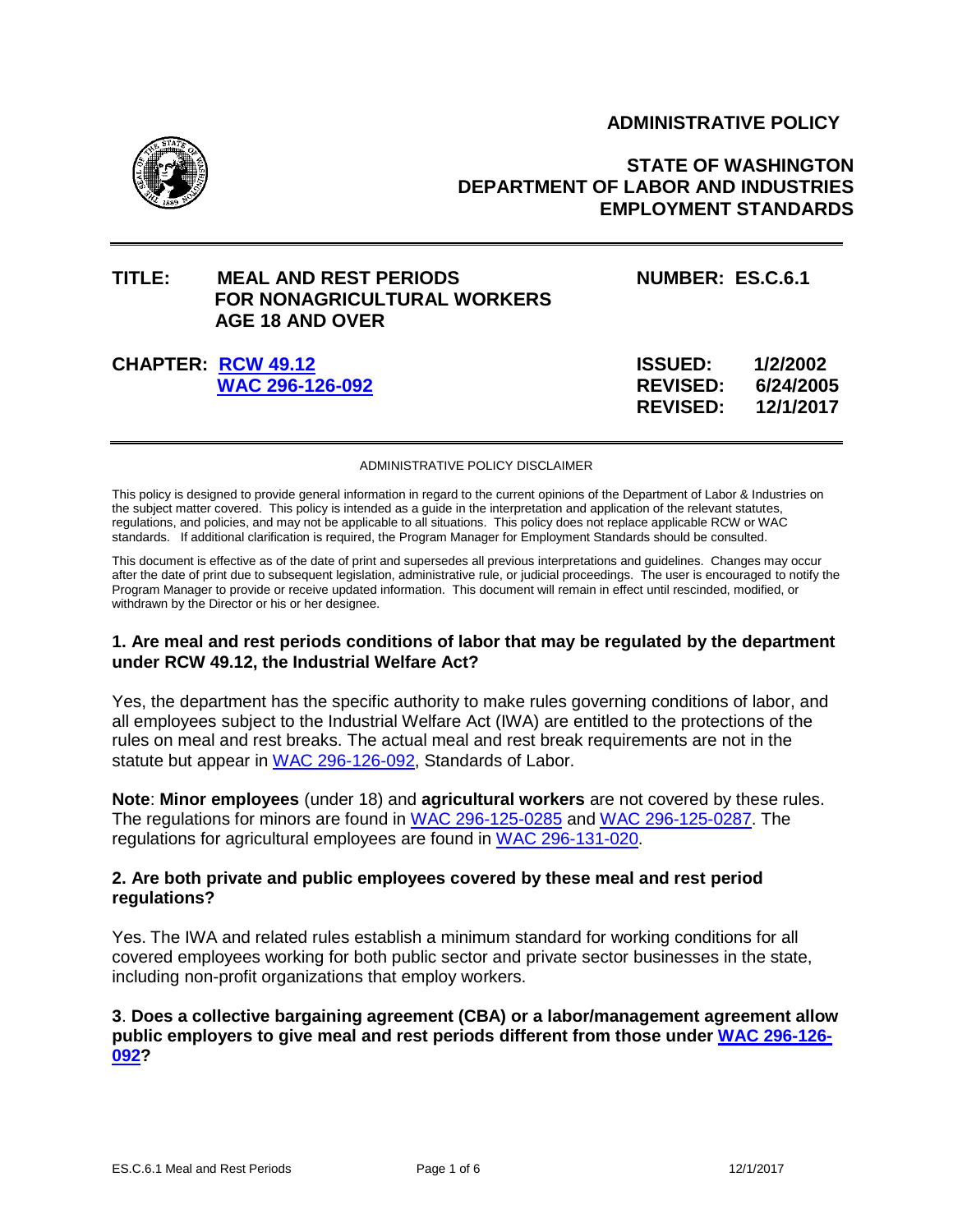Yes. Effective May 20, 2003, the legislature amended [RCW 49.12.005](http://apps.leg.wa.gov/rcw/default.aspx?cite=49.12.005) to include "the state, any state institution, state agency, political subdivisions of the state, and any municipal corporation or quasi-municipal corporation". Thus it brought public employees under the protections of the IWA, including the meal and rest period regulations, [WAC 296-126-092.](http://app.leg.wa.gov/WAC/default.aspx?cite=296-126-092) *See Administrative Policy [ES.C.1](http://www.lni.wa.gov/WorkplaceRights/Rules/Policies/default.asp) Industrial Welfare Act and [ES.A.6](http://www.lni.wa.gov/WorkplaceRights/Rules/Policies/default.asp) Collective Bargaining Agreements.*

Exceptions--The meal and rest periods under WAC 296-126-092 do not apply to:

- Public employers with a local resolution, ordinance, or rule in effect prior to April 1, 2003 that has provisions for meal and rest periods different from those under WAC 296-126- 092, or
- Employees of public employers who have entered into collective bargaining contracts, labor/management agreements, or other mutually agreed to employment agreements that specifically vary from or supersede, in part or in total, the rules regarding meal and rest periods, or
- Public employers with collective bargaining agreements (CBA) in effect prior to April 1, 2003 that provide for meal and rest periods different from the requirements of WAC 296- 126-092. The public employer may continue to follow the CBA until its expiration. Subsequent collective bargaining agreements may provide for meal and rest periods that are specifically different, in whole or in part, from the requirements under WAC 296-126- 092.

If public employers do not meet one of the above exceptions, then public employees are included in the requirements for meal and rest periods under WAC 296-126-092.

# **4. May a collective bargaining agreement have different provisions for meal and rest periods for employees in construction trades?**

Yes. Effective May 20, 2003, [RCW 49.12.187](http://apps.leg.wa.gov/rcw/default.aspx?cite=49.12.187) was amended to include a provision that the rules regarding appropriate meal and rest periods [\(WAC 296-126-092\)](http://app.leg.wa.gov/WAC/default.aspx?cite=296-126-092) for employees in the construction trades, i.e., laborers, carpenters, sheet metal, ironworkers, etc., may be superseded by a CBA negotiated under the National Labor Relations Act. The terms of the CBA covering such employees must specifically require rest and meal periods and set forth the conditions for the rest and meal periods. However, the conditions for meal and rest periods can vary from the requirements of [WAC 296-126-092.](http://app.leg.wa.gov/WAC/default.aspx?cite=296-126-092)

Construction trades may include, but are not necessarily limited to, employees working in construction, alteration, or repair of any type of privately, commercially, or publicly-owned building, road, or parking lot, or erecting playground or school yard equipment, or other related industries where the employees are in a recognized construction trade covered by a CBA.

This exception does not apply to employees of construction companies without a CBA.

# **5. When is a meal period required?**

Meal period requirements are triggered by more than five hours of work:

 Employees working five consecutive hours or less need not be allowed a meal period. Employees working over five hours shall be allowed a meal period. See [WAC 296-126-092\(](http://app.leg.wa.gov/WAC/default.aspx?cite=296-126-092)1).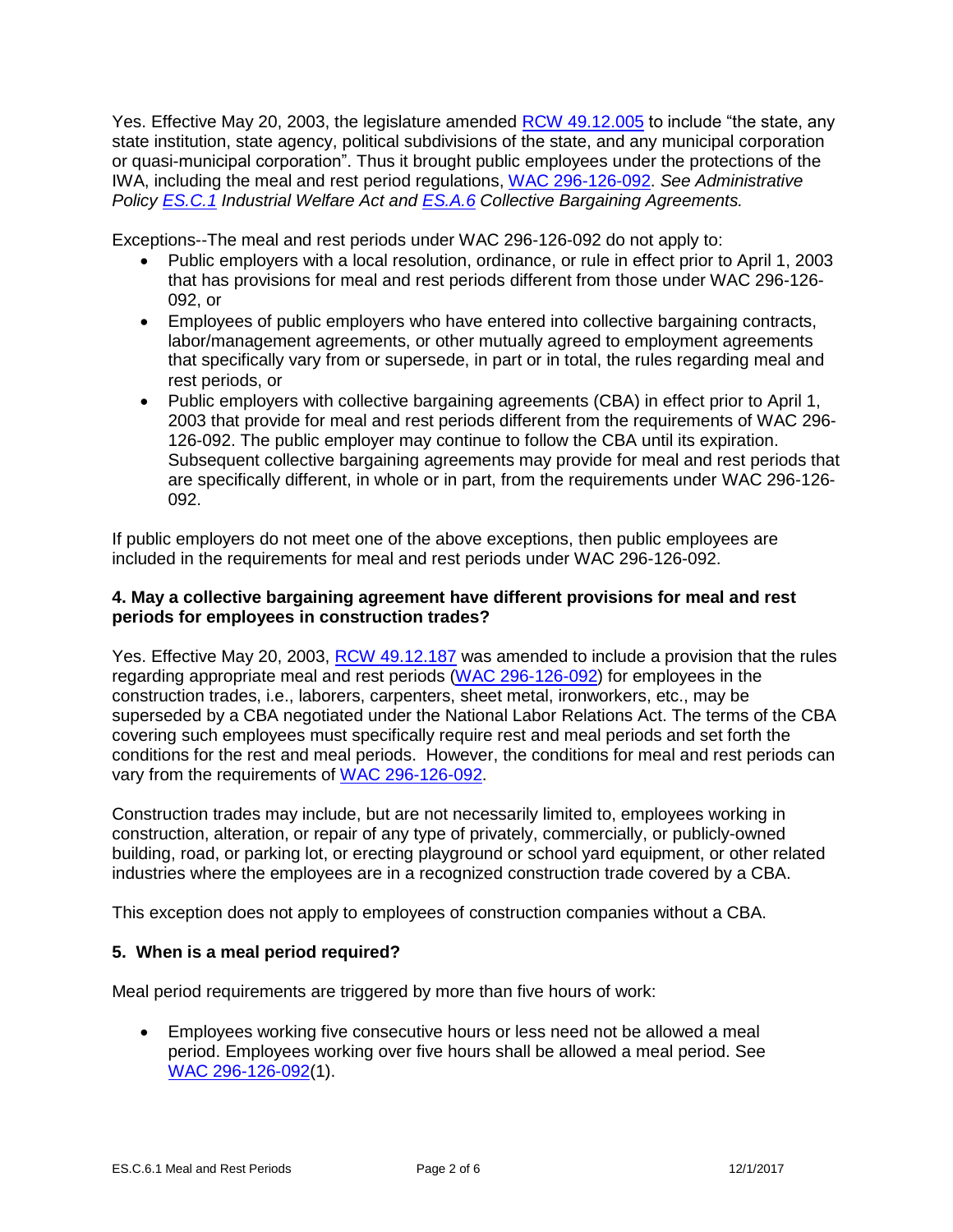- The 30-minute meal period must be provided between the second and fifth working hour.
- The provision in [WAC 296-126-092\(](http://app.leg.wa.gov/WAC/default.aspx?cite=296-126-092)4) that no employee shall be required to work more than five consecutive hours without a meal period applies to the employee's normal workday. For example, an employee who normally works a 12-hour shift shall be allowed to take a 30-minute meal period no later than at the end of each five hours worked.
- Employees working at least three hours longer than a normal workday shall be allowed a meal period before or during the overtime portion of the shift. A "normal work day" is the shift the employee is regularly scheduled to work. If the employee's scheduled shift is changed by working a double shift, or working extra hours, the additional meal period may be required. Employees working a regular 12-hour shift who work 3 hours or more after the regular shift will be entitled to a meal period and possibly to additional meal periods depending upon the number of hours to be worked. See [WAC 296-126-092\(](http://app.leg.wa.gov/WAC/default.aspx?cite=296-126-092)3).
- The second 30-minute meal period must be given within five hours from the end of the first meal period and for each five hours worked thereafter.

# **6. When may meal periods be unpaid?**

Meal periods are not considered hours of work and may always be unpaid as long as employees are completely relieved from duty and receive 30 minutes of uninterrupted mealtime.

It is not necessary that an employee be permitted to leave the premises if he/she is otherwise *completely* free from duties during the meal period. In such a case, payment of the meal period is not required; however, employees must be completely relieved from duty and free to spend their meal period on the premises as they please. These situations must be evaluated on a case-by-case basis to determine if the employee is on the premises in the in the interest of the employer. If so, the employee is "on duty" during the meal period and must be paid.

Employees who remain on the premises during their meal period on their own initiative and are completely free from duty are not required to be paid when they keep their pager, cell phone, or radio on *if* they are under no obligation to respond to the pager or cell phone or to return to work. The circumstances in determining when employees carrying cell phones, pagers, radios, etc, are subject to payment of wages must be evaluated on a case-by-case basis.

## **7. When must the meal period be paid?**

Meal periods are considered hours of work when the employer requires employees to remain on duty on the premises or at a prescribed work site *and* requires the employee to act in the interest of the employer.

When employees are required to remain on duty on the premises or at a prescribed work site and act in the interest of the employer, the employer must make every effort to provide employees with an uninterrupted meal period. If the meal period should be interrupted due to the employee's performing a task, upon completion of the task, the meal period will be continued until the employee has received 30 minutes total of mealtime. Time spent performing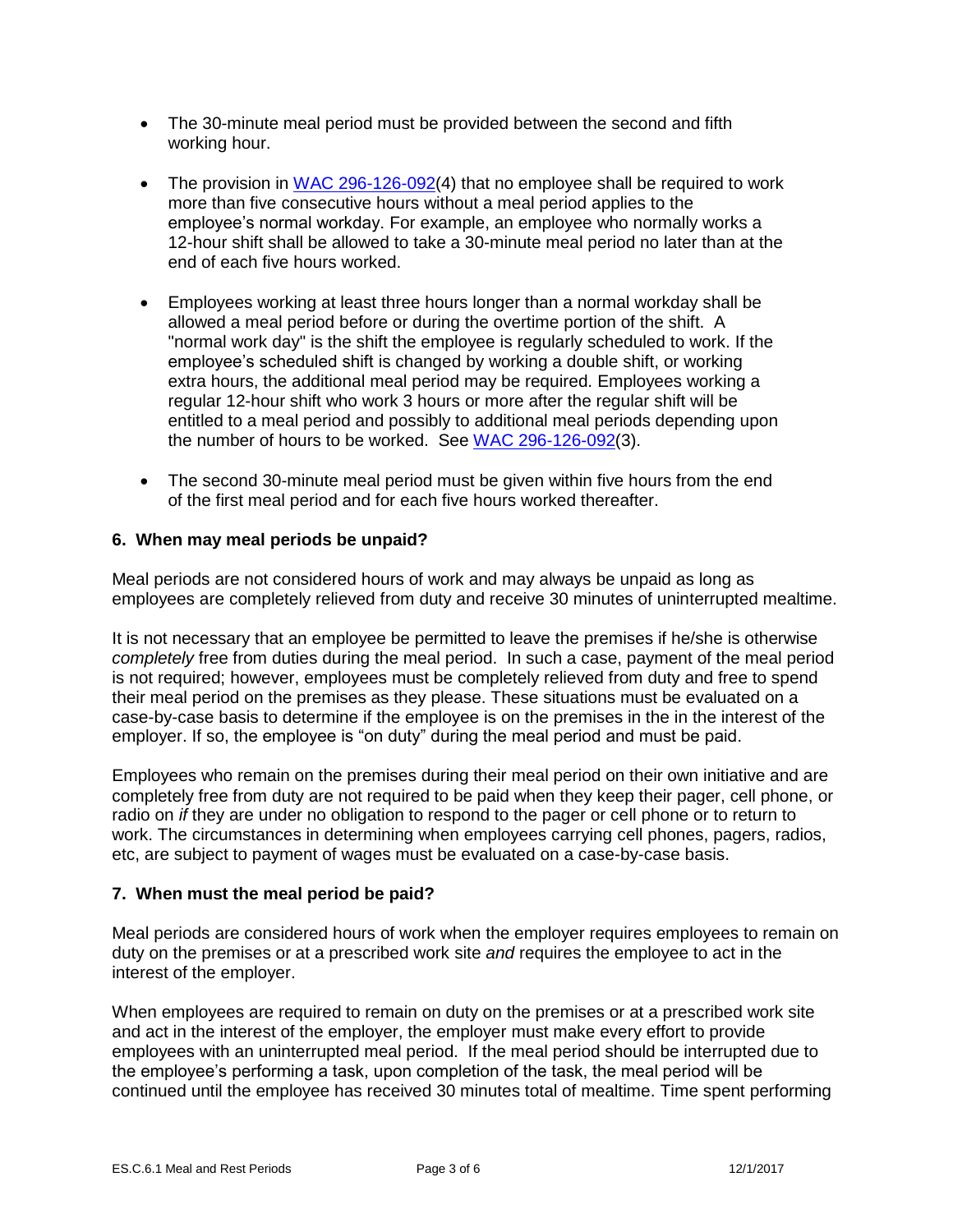the task is not considered part of the meal period. The entire meal period must be paid without regard to the number of interruptions.

As long as the employer pays the employees during a meal period in this circumstance and otherwise complies with the provisions of [WAC 296-126-092,](http://app.leg.wa.gov/WAC/default.aspx?cite=296-126-092) there is no violation of this law, and payment of an extra 30-minute meal break is not required.

# **8. May an employee waive the meal period?**

Employees may choose to waive the meal period requirements. The regulation states employees "shall be allowed," and "no employee shall be required to work more than five hours without a meal period." The department interprets this to mean than an employer may not require more than five consecutive hours of work and must allow a 30-minute meal period when employees work five hours or longer.

If an employee wishes to waive that meal period, the employer may agree to it. The employee may at any time request the meal period. While it is not required, the department recommends obtaining a written request from the employee(s) who chooses to waive the meal period.

If, at some later date, the employee(s) wishes to receive a meal period, any agreement would no longer be in effect. Employees must still receive a rest period of at least ten minutes for each four hours of work.

An employer can refuse to allow the employee to waive the meal period and require that an employee take a meal period.

## **9. What is the rest period requirement?**

Employees shall be allowed a rest period of not less than ten minutes on the employer's time in each four hours of working time. The rest break must be allowed no later than the end of the third working hour. Employees may not waive their right to a rest period.

## **10. What is a rest period?**

The term "rest period" means to stop work duties, exertions, or activities for personal rest and relaxation. Rest periods are considered hours worked. Nothing in this regulation prohibits an employer from requiring employees to remain on the premises during their rest periods**.** The term "on the employer's time" is considered to mean that the employer is responsible for paying the employee for the time spent on a rest period.

## **11. When must rest periods be scheduled?**

The rest period of time must be scheduled as near as possible to the midpoint of the four hours of working time. No employee may be required to work more than three consecutive hours without a rest period.

## **12. What are intermittent rest periods**?

An "intermittent rest period" is defined as an interval of short duration in which employees are allowed to rest, relax, and engage in brief personal activities while relieved of all work duties.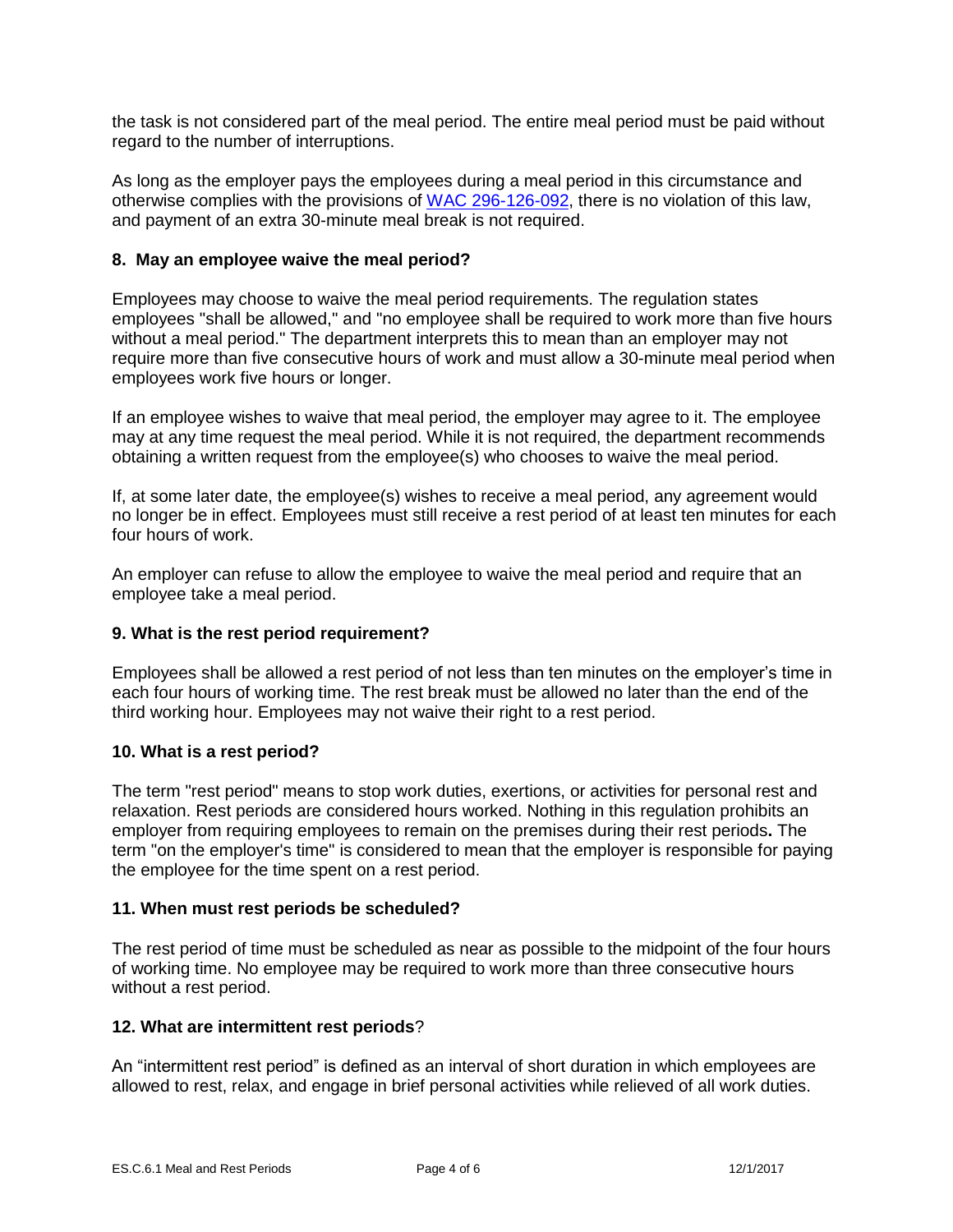Courts have held that employers have an obligation to provide employees with breaks and affirmatively promote meaningful break time to ensure employees receive complete relief from work duties. Employees need not be given an uninterrupted 10-minute rest period when the nature of the work allows intermittent rest periods equal to ten minutes during each four hours of work. Employees must be permitted to start intermittent rest periods no later than the end of the third hour of their shift. As discussed in the answer to question No. 13, employees may remain in on-call status during rest periods.

The Court of Appeals has recognized that when the nature of work requires employees to engage in constant mental or physical exertion, intermittent rest periods are not permitted. *Pellino v. Brink's*, 164 Wn. App. 668, 696, 267 P.3d 383 (2011). An example of constant mental exertion that does not permit an intermittent rest period is where the nature of the work requires employees to engage in constant mental vigilance to protect life or property, such as service on an armored truck. An example of constant physical exertion that does not permit an intermittent rest break is where the nature of the work requires continuous physical work activities, such as work on a production line. Employees must be given an uninterrupted 10-minute rest period under these examples or other circumstances where the nature of the work requires constant mental or physical exertion.

Even if an employee engages in brief personal activities, not all short breaks qualify as intermittent rest periods. A series of ten one-minute breaks is not sufficient to meet the intermittent rest period requirement. The Court of Appeals has also recognized that, in some circumstances (*e.g.* when employees are required to maintain constant vigilance), brief stops to run to the restroom or to grab food or drink to consume are too short and hurried to be considered intermittent rest periods because these stops do not provide a true break from work activity and an opportunity for relaxation. *Pellino v. Brink's*, 164 Wn. App. 668, 696, 267 P.3d 383 (2011).

*Note:* The Division of Occupational Safety and Health's [Directive 5.98](http://www.lni.wa.gov/safety/rules/policies/pdfs/dd0598.pdf) states that employers must provide reasonable access to bathrooms and toilet facilities under the regulations promulgated under the Washington Industrial Safety and Health Act. In most work settings this means that the employer may not impose unreasonable restrictions on accessing bathrooms or toilet facilities, including time use restrictions.

# **13. How do rest periods apply when employees are required to remain on call during their rest breaks?**

In certain circumstances, employers may have a business need to require employees to remain on call during their paid rest periods. This is allowable provided the underlying purpose of the rest period is not compromised. This means that employees must be allowed to rest, eat a snack or drink a beverage, make personal telephone calls, attend to personal business, close their door to indicate they are taking a break, or make other personal choices as to how they spend their time during their rest break. In this circumstance, no additional compensation for the 10-minute break is required. If they are called to duty, then it transforms the on-call time to an intermittent rest period and they must receive the remainder of the 10-minute break during that four-hour work period.

# **14. May an employer obtain a variance from required meal and rest periods?**